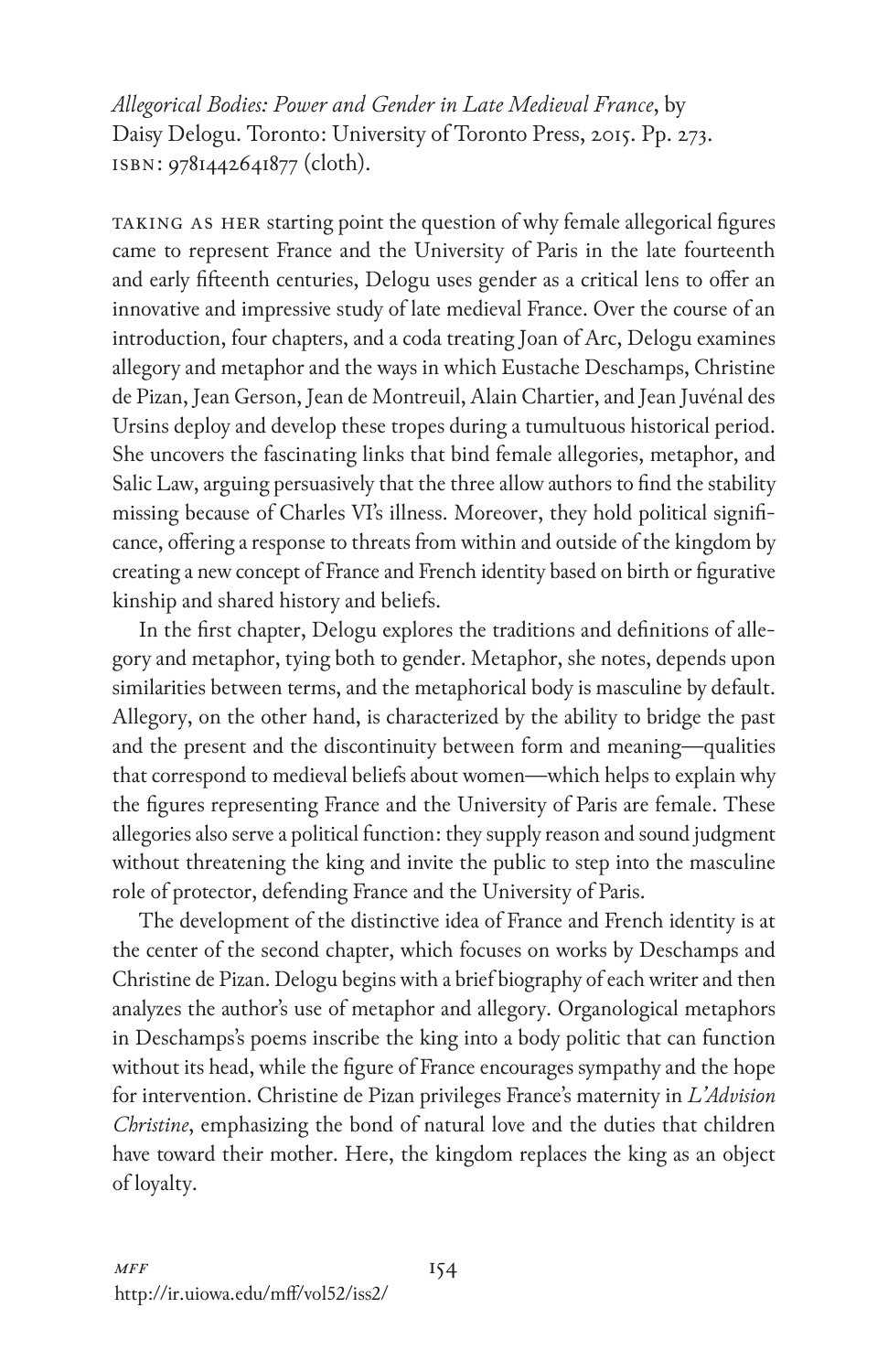The third chapter treats Jean Gerson's metaphorical and allegorical depiction of the University of Paris. After tracing the history of the University's connections with French kings and providing Gerson's biography, Delogu looks at the University as *fille du roy* in the context of kinship structures. Focusing on *Contre Charles de Savoisy*, *Rex in sempiternum vive*, and *Vivat rex*, Delogu reveals that for Gerson, the University works to ensure good governance: it provides reason, maintains justice when the king is absent or incapable, and can lead the king and his subjects to salvation.

In her final chapter, Delogu demonstrates that discourses focused on gender helped to articulate conflicts surrounding Henry V's desire to pursue English claims to the French kingdom in the fifteenth century. The chapter begins with an examination of the creation of a myth of national identity based on Salic Law in Jean de Montreuil's writings. Delogu argues convincingly that for Jean de Montreuil, the question was not whether women were fit to rule, but how to guarantee French rule of the French. He thus used Salic Law to shape a collective French identity in order to defend the kingdom, whose vulnerability was figured in *Traité contre les Anglais* through language of sexual violence.

The second part of the chapter considers how the Treaty of Troyes provoked a reexamination of the principles of royal succession. The angry and righteously indignant figure of France in Alain Chartier's *Quadrilogue invectif* uses the natural world to discuss moral, social, and political relationships, condemning certain conduct through the language of gender and non-normative sexuality. Delogu's careful reading of Jean Juvénal des Ursins' *Audite celi* uncovers the importance of the allegorical figures that appear: despite the peace talks taking place among France, England, and Burgundy, readers meet France, England, and Saincte Eglise. Delogu proposes that the choice allowed Jean Juvénal to refute the possibility of Burgundy's autonomy. All three writers in this chapter oppose the Treaty of Troyes through discourses of nature, whether natural law, natural love, or natural rights.

The coda that closes Delogu's book is fitting, since several authors she studies wrote about Joan of Arc. Christine de Pizan's *Ditié de Jehanne d'Arc* (1429) presents Joan as a Christian, a French loyalist, and a woman, with each identity reinforcing the others. Alain Chartier views Joan as an instrument of God in his *Epistola de puella* (1429) while highlighting her personal qualities to show her as strong and worthy. Jean Gerson's *Super facto* considers Joan in light of his beliefs about visions and prophecies, concluding that her deeds should be believed. Delogu expresses surprise that Jean Juvénal des Ursins says nothing about Joan, given his support for Charles VII. This silence, however, does not